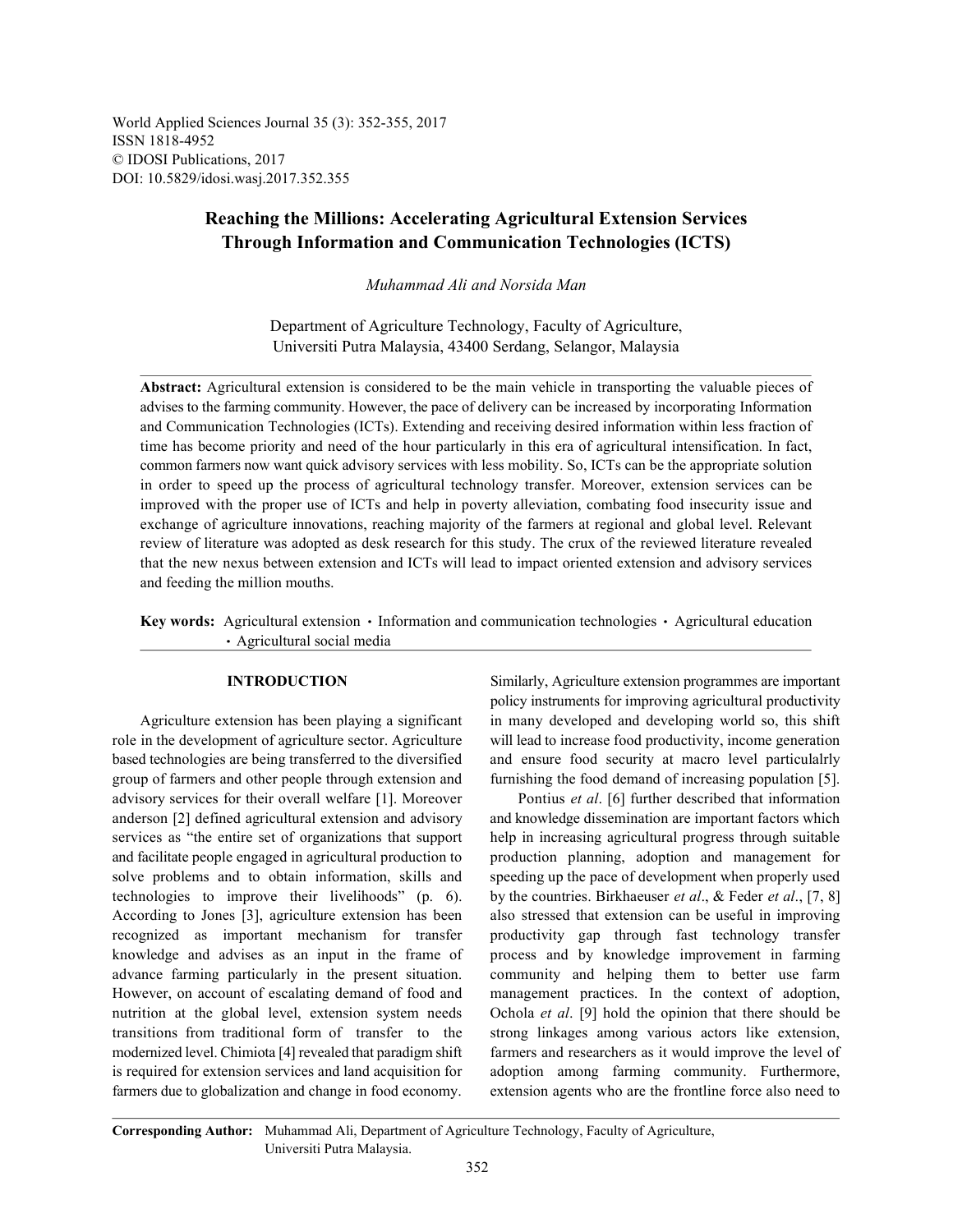pointed out that important measures should be taken in advance to dignose the training needs of extension agents and knowledge, skills and chmage in professional attitude among extension agents could lead to rendering their advisory services efficiently. However, Rashid *et al*. [11] conducted empirical study in Bangaldesh to assess the impact of e-agriculture on livelihood of farming community and concluded that service providers should be professionaly organized and facilitate farmers without any bias. In fact, extension services are and should be free of any linking or disliking which makes it farmers' friendly. Cutting it short, the present literature based study was designed to see how agricultural extension services can be improved in the context of ICTs for teaching, disseminating and reaching majority of farmers. It is hoped that the litaerure based results would eliminate misconceptions of potential role ICTs can play in triggering the agriculture extension process.

**Research Methodology:** The desk study technique was used to collect the relevant material. The relevant literature was reviewed from internet by putting keywords in search engine. The research papers of journals and pertinent stuff were gathered from Google scholar, science direct and other journals. As there were plenty of material on the internet, so quick to grasp technique was used in which papers were selected and studied on the basis of topic, abstract and conclusion. This step was followed by full material reading and reviewing. Finally, paper was written by following paraphrasing and proof reading. Therefore, entire review article is based on secondary data which were currently available.

**ICTs and Agriculture Extension:** Information and Communication Technologies (ICTs) have been emerging as panacea for many current agriculture technology transfer challenges but when and where grafted with existing agriculture extension system, will accelerate the process. Sanusi [12] revealed that currently agriculture extension professionals and their clients have started using novel electronic means to effectively conveying agricultural messages, exchanging information, managing the received agro based information and applying for better results, ultimately, this process will aid the farming community in all agriculture development aspects. In addition, Flor [13] highlighted the importance of merging ICTs with agriculture extension for effective technology transfer. Fountas *et al*. [14] stated that the key to success in this new age of agriculture is easy access to timely

be preparaed in advance. In this context, Saleh *et al.* [10] information and rationale decision making. It should be promoted by extension workers and its use can be improved by conducting trainings so that access to information is improved for farming community [15].

> Furthermore, Rehman *et al*. [16] opined that the application of modern innovative technologies can significantly affect the production in agriculture and would lead to sustainability. Shuck [17] concluded in the assessment report that it is expected that ICTs will be used by majority of Chinese farmers for acquiring latest agriculture information sooner than later, even if the cultural, political and economic landscape keep changing. However, government institutions have to sensitize the farmers about its potential usage. A study conducted by Michailidis *et al*. [18] in Macedonia and found that application of ICTs in agriculture was useful as farmers showed encouraging response. However, farmers were reluctant to abandon existing extension services as these were important to speed up the technology delivery mechanism. Therefore, ICTs might be incomplete without existing Extension and advisory services which are providing an appropriate path for agricultural development at rural and urban level. Behera *et al*. [19] expressed that agriculture extension system is now more relying on information technology (IT) in order to transfer timely information, suitable to the situation and area specific technologies to the farming community. So, IT is likely to be best technique to expedite agriculture extension system along with research expansion and development of education system. They further expected that in order to make history and achieving Vision 2050 of India, farmers' friendly and ICT based agriculture must be promoted.

> **Linking Social Media with Agricultural Extension:** Use of social media in agriculture extension and advisory services has currently changed the traditional simple way of technology dissemination and interaction with the farmers to modernized form. Agriculture technology transfer through social media has tremendous potential to fill the gap which is being observed in farmers and extension ratio [20]. The recommended ratio by Food and Agriculture Organization for extension worker to farmers is 1:250 [21]. However, Nigerian Oyo state is having 1: 4, 882 ratios with farm families of 15,030, which is extremely under the requirement. In continuing to this issue in Nigeria, it was felt that this problem is not only in one state, rather the entire country is facing severe shortage of extension officers [22]. In contrast, according to Ihimodu [23], the situation was different in the past when there were less population and more extension agents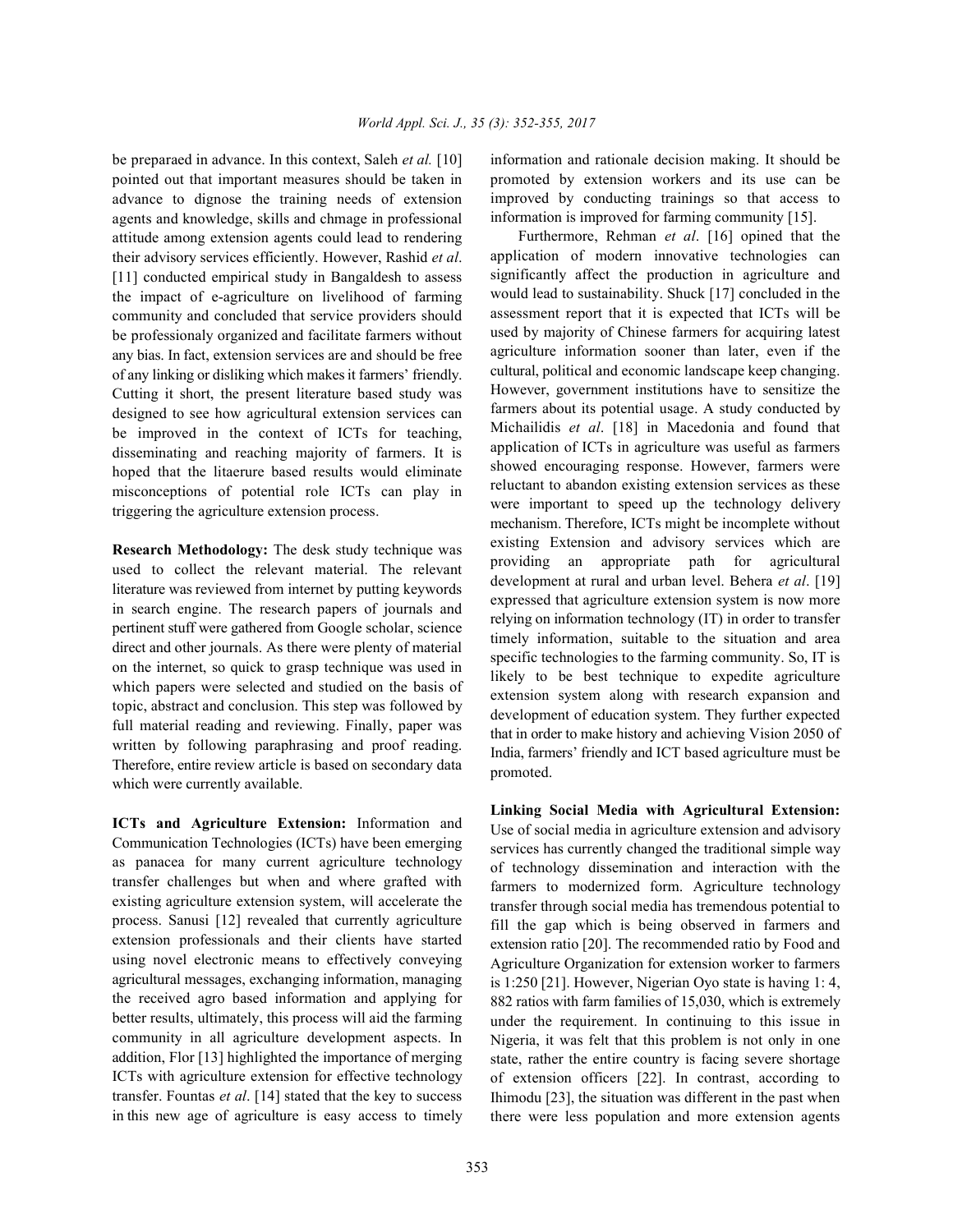available in Nigeria, The author further revealed that there **REFERENCES** was wide gap in the extension farmers ratio in different states of Nigeria like in Niger state, it was from 1:500 to 1. Waddington, H., B. Snilstveit, H. White and 1:5800 in Lagos State with average of 1:1986 at national J. Anderson, 2010. The impact of agricultural level. On the other hand, Omokhaye [24] reported that in extension services. Washington, DC: International Nigeria, the main hurdle is not just the scarcity of Initiative for Impact Evaluation. technologies and scientific recommendations but more 2. Anderson, J.R., 2007. Agricultural Advisory Services. importantly, there is lack of appropriate information about Background Paper for the World Development report the use of new technologies at the country level. Thus, 2008. World Bank. this wide gap can be fulfilled by incorporating ICTs in 3. Jones, G. and C. Garforth, 1997. The History, the technology transfer process. In: B. Swanson, R. Bentz and A. Sofranko (eds.).

that agriculture sector including both public and private Manual. FAO. Rome. sector has encouraged the use of social media in 4. Chimoita, L.E., 2014. Review of agricultural extension agriculture extension. The social media has been utilized interventions in unlocking agriculture potential in exchanging and transferring valuable knowledge and through medium sized farms, Kenya. University of information like agricultural news and important data to Nairobi. the agrarians and other related players. As a result of this 5. Abdullah, M., L.C. Xia, J. Li, S. Ghazanfar, social media intervention, efficiency and production of Y. Mehmood, M.N. Ishaq and S. Saud, 2014. agriculture products have been continuously increasing Effectiveness Comparison Between the Farmers which depicts agriculture development at the national Field School and the Training & Visit Approaches of level. The importance of social media has also been Agricultural Extension in Two Districts of highlighted by Udomsin [26] who stated that social media Pakistan. American-Eurasian Journal of Agricultural has changed the entire old frame which were having  $\&$  Environmental Sciences, 14: 33-39. interpersonal communication, print media, audio-visual 6. Pontius, J., R. Dilts and A. Bartlett, 2002. Ten years of aids to the advanced form, which contains internet and IPM training in Asia–from farmer field school to other quick and convenient form of information community IPM. FAO Community IPM Programme, technology. Among the newest and popular are emails, Jakarta. World Wide Web (WWW), Facebook etc. 7. Birkhaeuser, D., R.E. Evenson and G. Feder, 1991.

ICTs when embedded with agriculture extension services Acquisition and Diffusion of Knowledge: The Case have tremendous potential to transform agriculture sector of Pest Management Training in Farmer Field in order to gear up the dissemination process. Moreover, Schools, Indonesia. Journal of Agricultural social media like what's up, viber, imo, facebook, twitter Economic, 55(2): 221-243. and many other useful forms of social media have 9. Ochola, W.A., E.A. Basweti, G.M. Ogendi, innovative agricultural practices. Ultimately, food Trials and Adoption of Technologies Case Study: production can be increased, food security and nutrition Maize and Beans Producers, Kenya. Americanalleviation and other longstanding issues can be resolved. Sciences, 16(6): 1030-1036. In a nutshell, modernization of agricultural extension and 10. Saleh, J.M., N. Man and M.H. Salih, 2016. advisory services is possible when ICTs are grafted for Methodology: Training Requirement of Agriculture expediting the flow of agriculture technology transfer in Extension Officers in Iraq. American-Eurasian order to contact millions of farming community at the Journal of Agricultural & Environmental global level. Sciences, 16(1): 60-69.

- 
- 
- agriculture extension and advisory services for expediting Development and Future of Agricultural Extension; Similarly, Phokaruna and Sirisunyaluck [25] opined Improving Agricultural Extension: A Reference
	-
	-
	-
	- **CONCLUSION AND FUTURE DIRECTION** A Review. Economic Development and Cultural The Economic Impact of Agricultural Extension: Change, 39: 607-650.
	- It can be gathered through the literature review that 8. Feder, G., R. Murgai and J.B. Quizon, 2004. The
- remarkable potential to exchange agriculture information C.A. Onyango and W.O. Ochola, 2014. Relationship not only from extension workers to farm producers but Between Level of Participation of Researchers, also farmers to farmers linkages development to adopt Extension Agents and Farmers in On-Farm Research management can be ensured at micro level and poverty Eurasian Journal of Agricultural & Environmental
	-